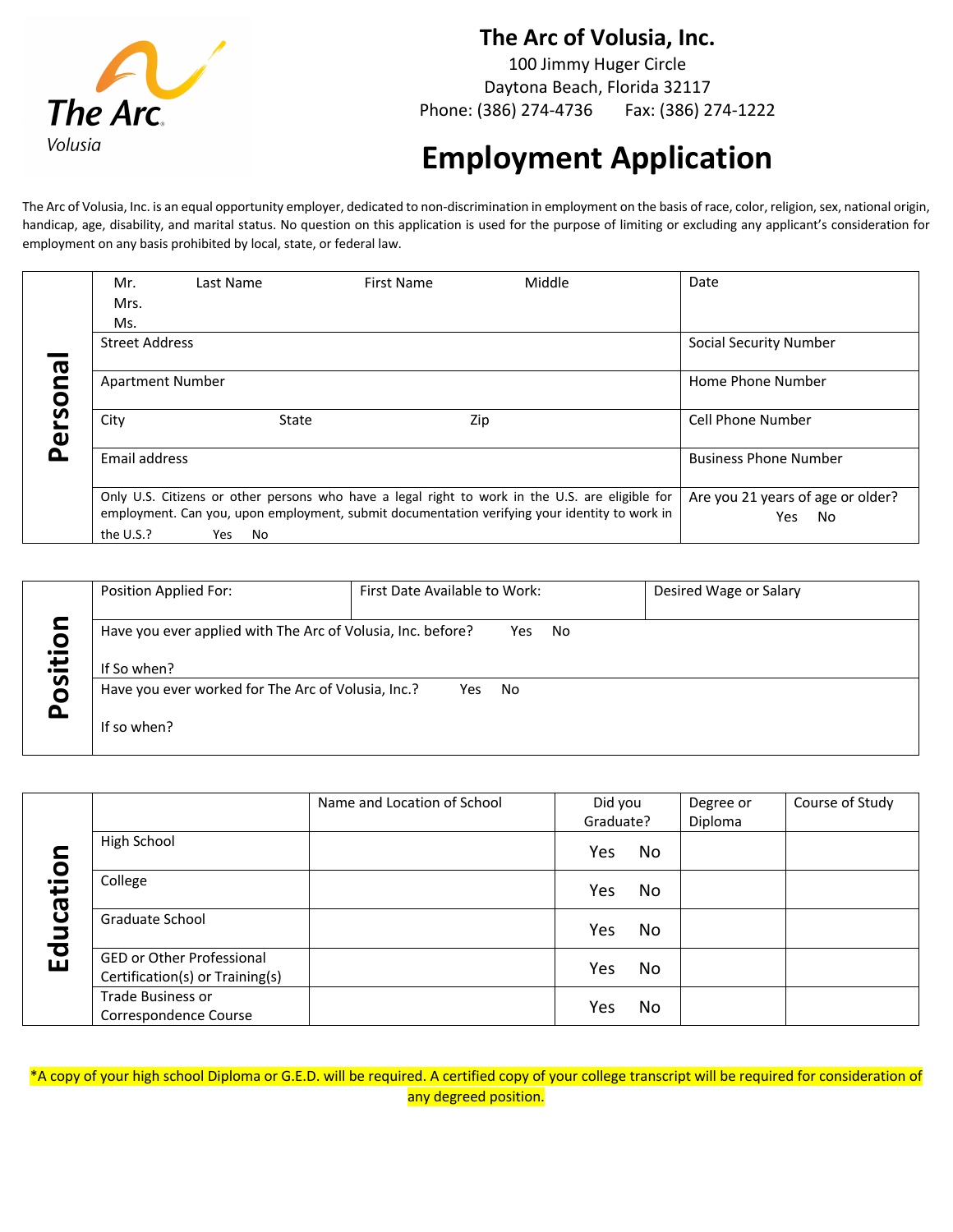# **Employment**

Please give accurate, complete full-time and part-time employment records. Start with present or most recent employer.

|   | Company Name                                        | <b>Telephone Number</b>                             |  |  |
|---|-----------------------------------------------------|-----------------------------------------------------|--|--|
| 1 | Address                                             | Employed (Month/Year)<br>From<br>To                 |  |  |
|   | Name of Supervisor                                  | Ending<br><b>Starting</b><br>Salary \$<br>Salary \$ |  |  |
|   | Job Title                                           | <b>Other Compensation</b>                           |  |  |
|   | Key Responsibilities and Accomplishments            | Reason for Leaving                                  |  |  |
|   | May we contact your present Employer?<br>No<br>Yes. |                                                     |  |  |

|                         | Company Name                                    | <b>Telephone Number</b>                             |  |  |
|-------------------------|-------------------------------------------------|-----------------------------------------------------|--|--|
| $\overline{\mathbf{2}}$ | Address                                         | Employed (Month/Year)<br>From<br>To                 |  |  |
|                         | Name of Supervisor                              | Ending<br><b>Starting</b><br>Salary \$<br>Salary \$ |  |  |
|                         | Job Title                                       | <b>Other Compensation</b>                           |  |  |
|                         | Key Responsibilities and Accomplishments        | Reason for Leaving                                  |  |  |
|                         | May we contact your past Employer?<br>No<br>Yes |                                                     |  |  |

|   | <b>Company Name</b>                                    | <b>Telephone Number</b>   |
|---|--------------------------------------------------------|---------------------------|
|   |                                                        |                           |
|   | Address                                                | Employed (Month/Year)     |
|   |                                                        | From<br>To                |
|   | Name of Supervisor                                     | Ending<br><b>Starting</b> |
|   |                                                        | Salary \$<br>Salary \$    |
| 3 |                                                        |                           |
|   | Job Title                                              | <b>Other Compensation</b> |
|   | Key Responsibilities and Accomplishments               | Reason for Leaving        |
|   | May we contact your past Employer?<br><b>No</b><br>Yes |                           |

|                  | Company Name                                    | <b>Telephone Number</b>                             |
|------------------|-------------------------------------------------|-----------------------------------------------------|
|                  | Address                                         | Employed (Month/Year)<br>To<br>From                 |
| $\boldsymbol{4}$ | Name of Supervisor                              | Ending<br><b>Starting</b><br>Salary \$<br>Salary \$ |
|                  | Job Title                                       | <b>Other Compensation</b>                           |
|                  | Key Responsibilities and Accomplishments        | Reason for Leaving                                  |
|                  | May we contact your past Employer?<br>No<br>Yes |                                                     |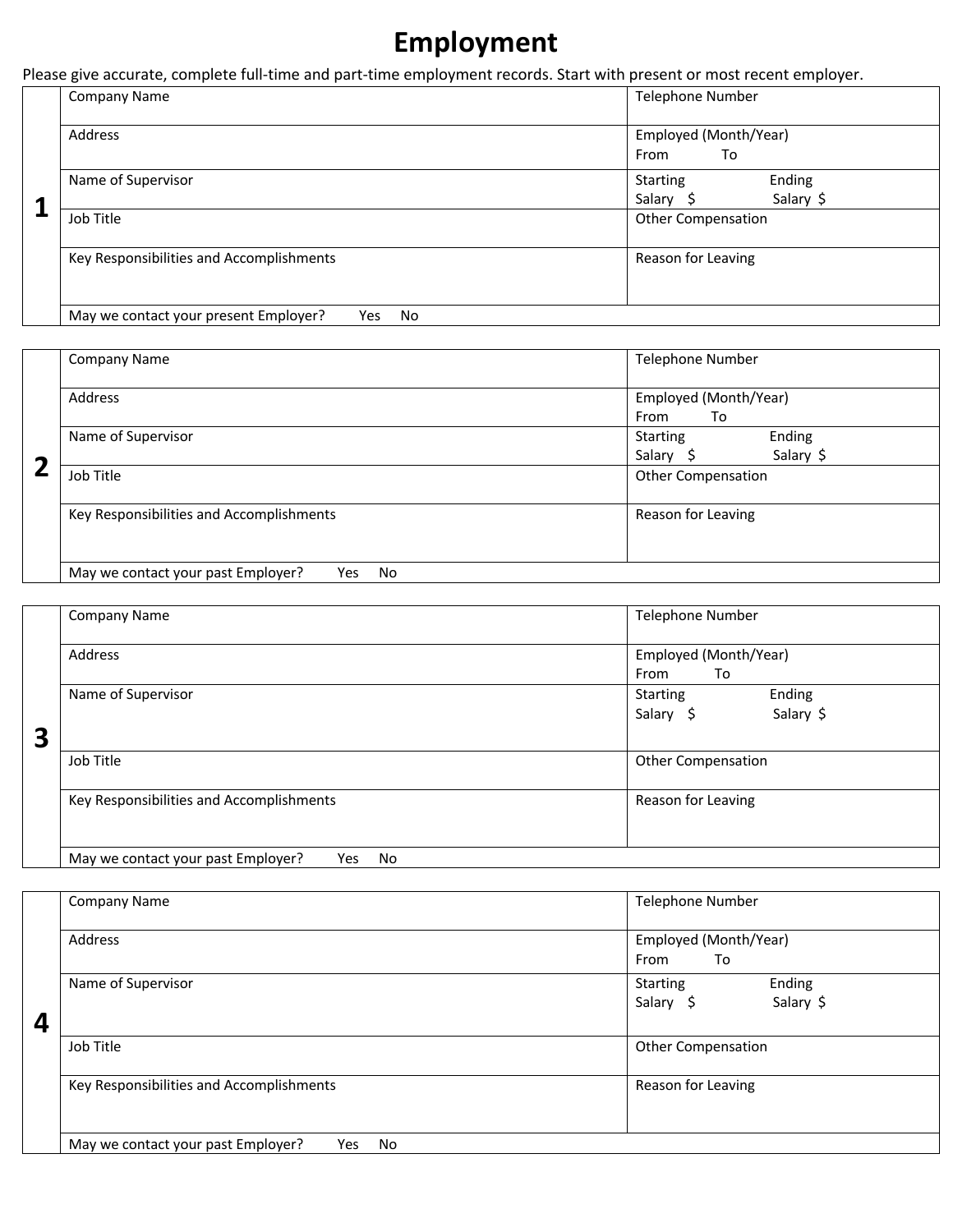## **Additional Background Information**

Please provide the names of all three references:

| Name | Relationship | Phone Number and address        |
|------|--------------|---------------------------------|
| Name | Relationship | <b>Phone Number and Address</b> |
| Name | Relationship | <b>Phone Number and Address</b> |

During your employment with other employers, or during the education listed on your application and/or resume, have you ever worked under or used a different name. Yes No If yes, list any other names you have used:

Please explain any gaps in your employment history:

| Have you received any written reprimands or disciplinary suspensions during any previous employment? | Yes No |  |
|------------------------------------------------------------------------------------------------------|--------|--|
| If yes, please explain.                                                                              |        |  |

Have you ever been discharged or asked to resign? Yes No If yes, please explain.

Have you ever been convicted of, pled no contest to, or had adjudication withheld on a crime? Yes No (A conviction or plea record will not necessarily disqualify an applicant for employment) If so, state the nature of the offense(s), Date(s), city and state and disposition. Attach a separate sheet if you need more space.

Have you ever had a verified finding of abuse, neglect or exploitation of child or vulnerable adult by Florida Department of Children and Families or any other entity? Yes No

(Persons that have such findings must acknowledge or be subject to immediate termination) If so, please explain. Attach a separate sheet if you need more space.

Have you ever been a defendant in a civil court for an intentional tort (e.g., a civil wrong, assault, battery, fraud)? Yes No (A conviction or plea record will not necessarily disqualify an applicant for employment)

If yes, for each action, please specify the following:

- (a) The nature of the civil action against you:
- (b) The outcome of the action:

Do you have a contract with your current or recent employer which has a post-termination non-compete non-solicitation, non-disclosure or confidentiality provisions? Yes No

If yes, please attach a copy or, if not available, describe the limitations or restrictions that would affect you if hired by The Arc of Volusia, Inc.